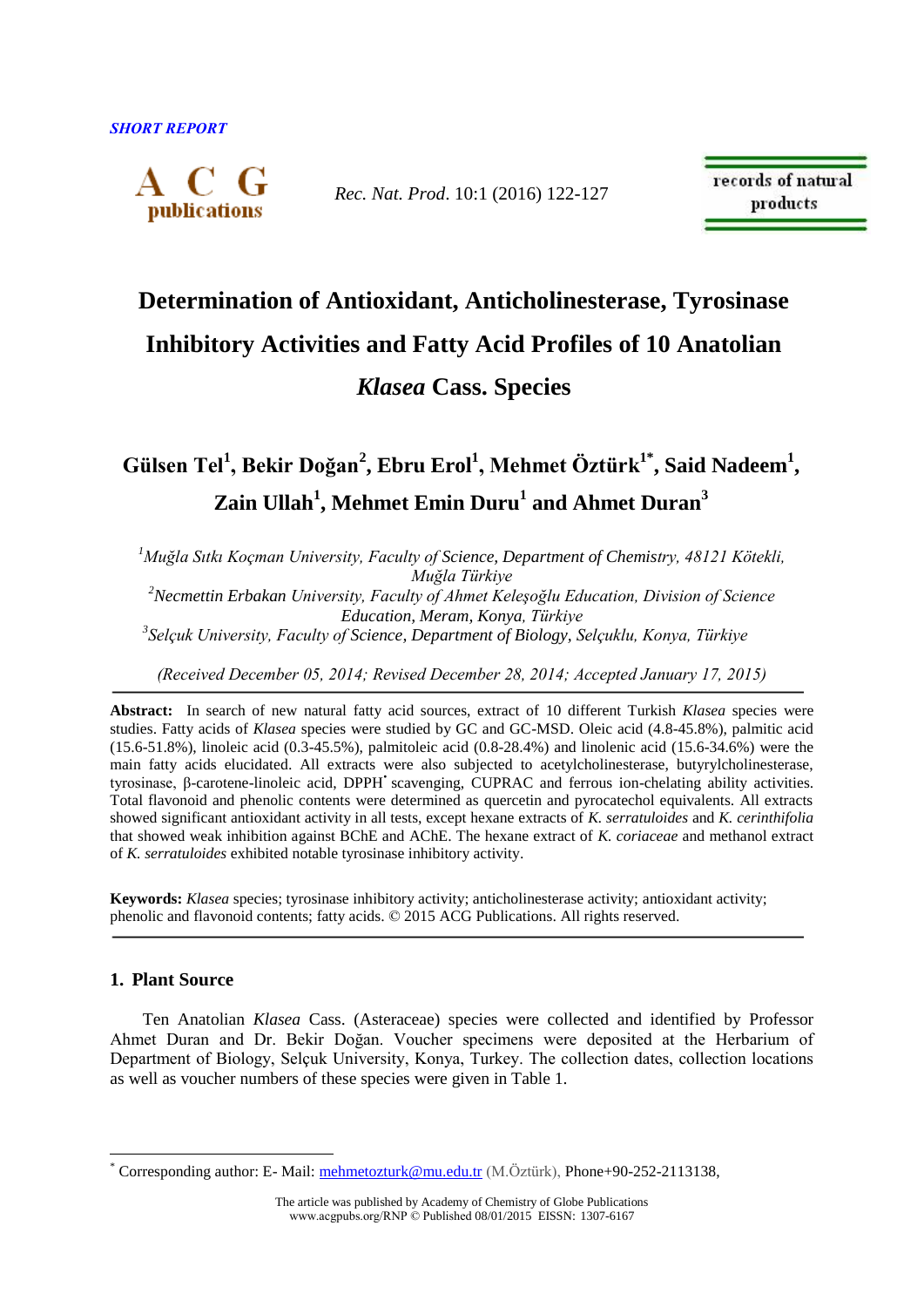## **2. Previous Study**

New classification of genus *Serratula* counts species understudy in genus *Klasea* (formerly a section of *Serratula* genus) [1] that represents 16 species; 5 of which are endemic to Turkey [2]. Due to their ecdysteroid contents, *Serratula* species are considered as food supplement and source of herbal remedies [3] that plays pharmacological effects in mammals and physiological functions in arthropods [4]. Rhizomes of *S. strangulate and S. chinensis* (as whole) have been used to treat toxicosis, chickenpox, high cholesterol since long in China [5,6].

| <b>Klasea Species</b>                | <b>Endemism Herbarium numbers Collection localities and dates</b> |                      |                                                                                                   |  |  |  |  |  |
|--------------------------------------|-------------------------------------------------------------------|----------------------|---------------------------------------------------------------------------------------------------|--|--|--|--|--|
| K. bornmuelleri (Azn.) Greuter &     | E                                                                 | B. Doğan 2110 & A.   | Malatya, Darende near Akçatoprak, 1010 m 17 <sup>st</sup> of                                      |  |  |  |  |  |
| Wagenitz                             |                                                                   | Duran (KNYA)         | <b>July 2009</b>                                                                                  |  |  |  |  |  |
| K. cerinthifolia (Sm.) Greuter &     | NE                                                                | B. Doğan 2107 & A.   | Kahramanmaraș province, Ahir mountain on 990                                                      |  |  |  |  |  |
| Wagenitz                             |                                                                   | Duran (KNYA)         | m altitude on $16^{th}$ July 2009                                                                 |  |  |  |  |  |
| K. coriaceae (Fisch. & C. A. Mey.    | NE                                                                | B. Doğan 2122 & A.   | Kars province, Tuzluca to Kağızman at 1055 m                                                      |  |  |  |  |  |
| ex DC.) Holub                        |                                                                   | Duran (KNYA)         | altitude on $20st$ July of 2009                                                                   |  |  |  |  |  |
| K. grandifolia (P. H. Davis) Greuter |                                                                   | B. Doğan 2130 & A.   | Antalya province, Akseki, Süleymanlı village at                                                   |  |  |  |  |  |
| & Wagenitz                           | NE                                                                | Duran (KNYA)         | 1425 m altitude on $31st$ July of 2009                                                            |  |  |  |  |  |
| K. haussknechtii (Boiss.) Holub      | <b>NE</b>                                                         | B. Doğan 2113 (KNYA) | Muş province, Malazgirt, Karıncalı village at 1840<br>m altitude on 18 <sup>st</sup> July of 2009 |  |  |  |  |  |
| K. kotschyi (Boiss.) Greuter &       |                                                                   | B. Doğan 2131 & A.   | Bitlis province, Tatvan, Sapur village at 1965 m                                                  |  |  |  |  |  |
| Wagenitz                             | NE                                                                | Duran (KNYA)         | altitude on $06st$ August of 2009                                                                 |  |  |  |  |  |
| K. kurdica (Post) Greuter &          |                                                                   | B. Doğan 2106 & A.   | Osmaniye province, Yarpuz at 1465 m altitude on                                                   |  |  |  |  |  |
| Wagenitz                             | NE                                                                | Duran (KNYA)         | $15^{\text{st}}$ July of 2009                                                                     |  |  |  |  |  |
| K. oligocephala (DC.) Greuter &      |                                                                   | B. Doğan 2108 & A.   | Kahramanmaras province, Ahir mountain on 990                                                      |  |  |  |  |  |
| Wagenitz                             | NE                                                                | Duran (KNYA)         | m altitude on 16 <sup>th</sup> June 2009                                                          |  |  |  |  |  |
| K. quinquefolia (M. Bieb. ex         | NE                                                                | B. Doğan 2139 & A.   | Artvin, Ardanuç, Boyalı village at 1210 m on 11 <sup>st</sup>                                     |  |  |  |  |  |
| Willd.) Greuter & Wagenitz.          |                                                                   | Duran (KNYA)         | of August 2009                                                                                    |  |  |  |  |  |
| K. serratuloides (DC.) Greuter &     | NE                                                                | B. Doğan 2117 & A.   | Van province, Van to Gurpinar at 2125 m altitude                                                  |  |  |  |  |  |
| Wagenitz                             |                                                                   | Duran (KNYA)         | on $15^{\text{st}}$ of July 2009                                                                  |  |  |  |  |  |

**Table 1.** Endemism, voucher numbers, collection dates and localities of the studied *Klasea* species.

E: endemic; NE: not endemic

Alzheimer's disease is a progressive neurological disorder that causes behavioral abnormalities and cognitive deficit [7], and the using of antioxidants can prevent Alzheimer's progress and neuronal degeneration [8]. The widely accepted hypothesis for the primary cause of Alzheimer's disease is the lack of acetylcholine; and thus the disease has been treated by using acetylcholinesterase inhibitory drugs [9]. Nevertheless, some of these drugs have side effects. Tyrosinase inhibitors are widely used to treat some melanin hyper-pigmentation related dermatological disorders. They are also used in cosmetics for whitening and de-pigmentation sunburns [10,11].

Linoleic acid and linolenic acid are essential for our basal metabolism including other health benefits [12]. Lack of essential fatty acids in diet may cause cardiovascular diseases [13]; that awake a need to find out new natural sources of fatty acids. So far, there is no antioxidant, tyrosinase, anticholinesterase, and fatty acid composition studies of *Klasea* species available in the literature.

## **3. Present study**

Twenty extracts were prepared from the aerial parts of ten *Klasea* species. These extracts were subjected to anticholinesterase, antioxidant, and tyrosinase inhibitory activities. In addition, total flavonoids and phenolics were also determined as quercetin and pyrocatechol equivalents, respectively. The fatty acid profiles were studied by GC and GC-MSD. Biological activities of the extracts of *Klasea* species were compared with those of standards used in pharmaceutical and food industries.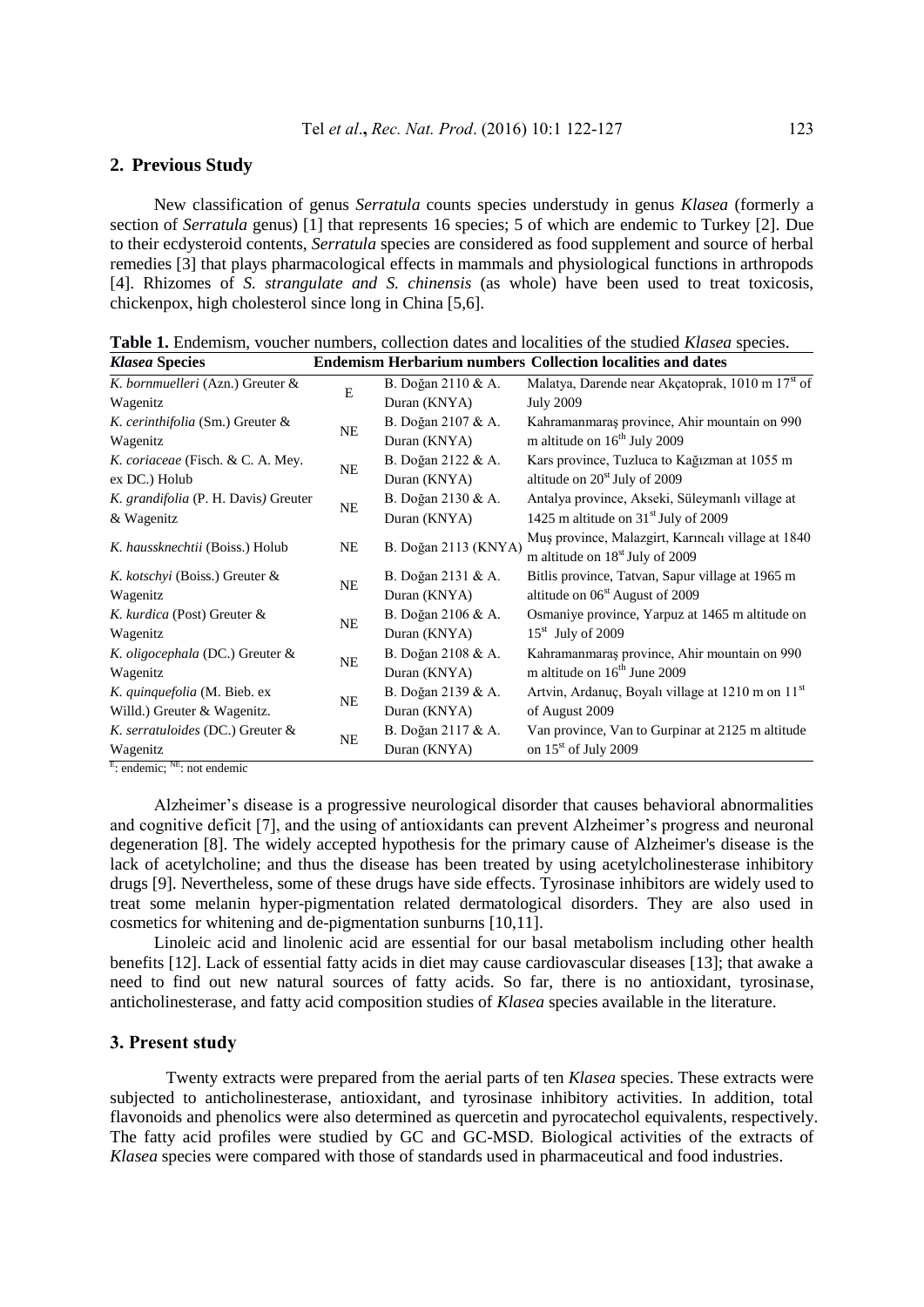Among the hexane extracts *K. oligocephala* (78.7±0.1 µg PEs/mg extract) showed the highest phenolic content followed by *K. serratuloides* (54.6±0.1 µg PEs/mg extract) and *K. coriaceae* (50.7±0.1 µg PEs/mg extract) (Figure 1). *K. bornmuelleri* (261.2±0.1 µg PEs/mg extract) was the richest in phenolics followed by *K. kotschyi* (256.9±0.1 µg PEs/mg extract). *K. haussknechtii*  $(32.6\pm0.1 \text{ kg} \text{PEs/mg} \text{ extract})$  showed the least content.

 The highest flavonoid amount was observed in methanol extract of K. cerinthifolia (58.4±0.1 μg QEs/mg extract) followed by K. oligocephala (56.4±0.1 μg QEs/mg extract) and K. grandifolia (39.4±0.1 μg QEs/mg extract). The hexane extract of K. oligocephala (3.4±0.0 μg QEs/mg extract) exhibited the least flavonoid content among the all.



**Figure 1.** Total phenolic and total flavonoid contents of the *Klasea* species PEs: pyrocatechol equivalents. QEs: quercetin equivalents. Values are mean  $\pm$  S.E.M,  $n = 3$ .  $p < 0.05$ , significantly different with student's *t*-test when compared with the control.

All hexane and methanol extracts were screened for their antioxidant activity using βcarotene-linoleic acid, DPPH, CUPRAC and metal chelating assays, and compared with those of αtocopherol, BHA and EDTA (Table S1 and S2).

*Klasea* species demonstrated good lipid peroxidation inhibition activity performed by βcarotene-linoleic acid assay (Table S1). Hexane extracts *K. quinquefolia* and *K. haussknectii* showed higher activity, followed by *K. kurdica* and *K. kotschyi*. Methanol extracts showed better activities than hexanes due to the presence of flavonoids and phenolics  $[14]$ . At 100  $\mu$ g/mL concentrations, methanol extracts of *K. cerinthifolia* (82.9±1.1%), *K. haussknechtii* (77.9±0.6%) and *K. grandifolia* (77.6±2.1%), *K. oligocephala* (73.2±1.6%), *K. coriaceae* (66.5±1.6%), and *K. kurdica* (51.9±4.1%) showed higher lipid peroxidation inhibition activity.

DPPH radical is very stable molecule and used to determine free radical scavenging activity of natural compounds [15]. As shown in Table S1, the activity increased with increasing the amount of the extracts (Table S1). The difference between the control and *Klasea* extracts was statistically significant ( $p < 0.05$ ). The hexane extracts demonstrated less activity in this assay. However, methanol extracts of *K. kurdica, K. coriaceae* and *K. cerinthifolia* showed higher DPPH<sup>•</sup> scavenging activity; higher than that of BHA and close to that of α-tocopherol at all studied concentrations.

The cupric reducing antioxidant capacity (CUPRAC) of ten *Klasea* species are given in Table S2. Activity was increased with increase of extracts amount. Hexane extracts of *K. haussknectii* and *K. kotschyi* exhibited better activity, while *K. kurdica*, *K. bornmuelleri*, *K. kotschyi*, *K. quinquefolia*, *K. coriaceae* and *K. serratuloides* extracts of methanol were higher reductants, respectively.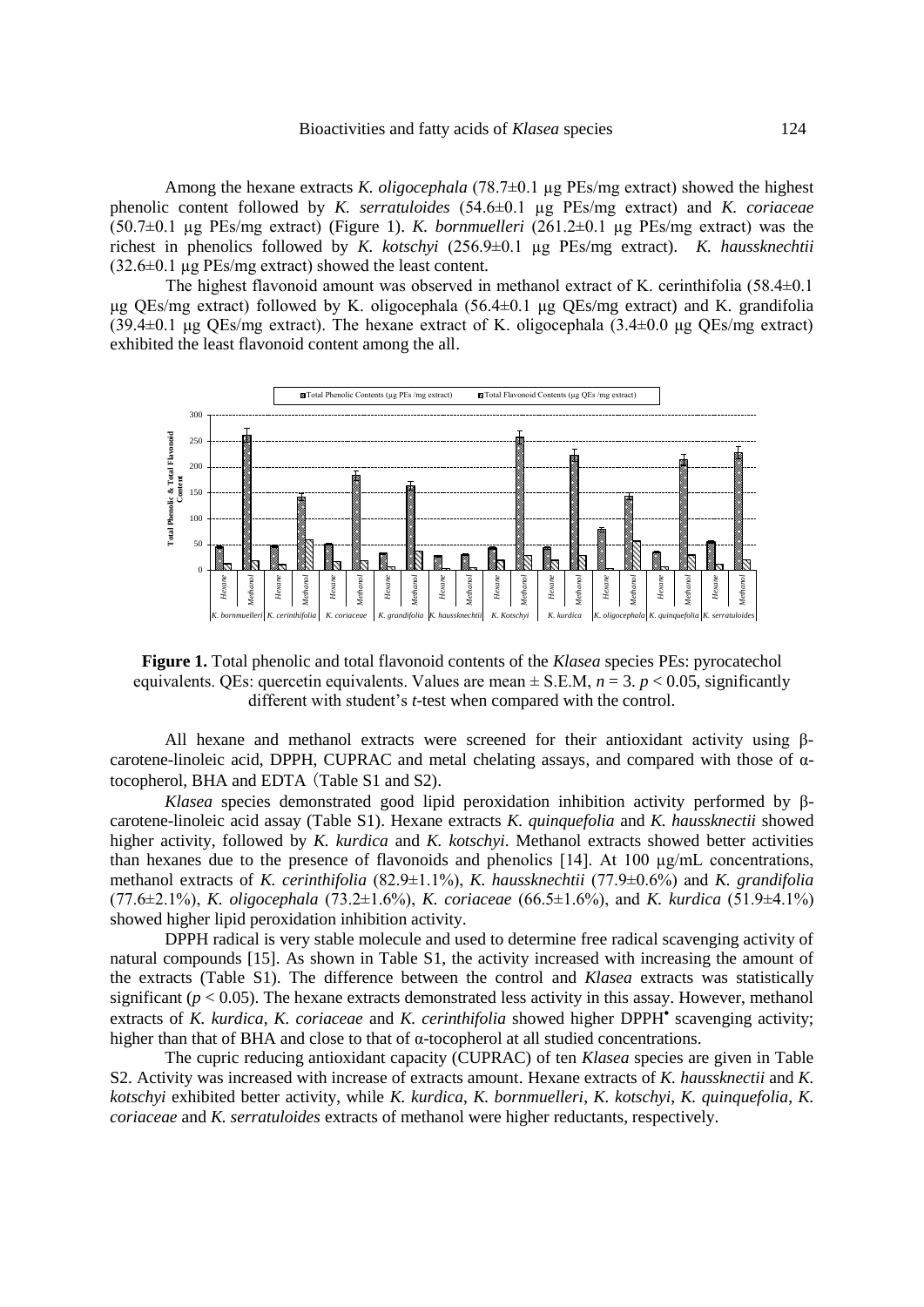| <b>Fatty acids</b>                                         | K. kotschyi              | oligocephala<br>K        | K. kurdica               | grandifolia<br>$\kappa$  | K. haussknechtii         | serratuloides<br>K.      | K. cerinthifolia | K. bornmuelleri     | quinquefolia<br>$\overline{\mathbf{K}}$ | K. coriaceae     |
|------------------------------------------------------------|--------------------------|--------------------------|--------------------------|--------------------------|--------------------------|--------------------------|------------------|---------------------|-----------------------------------------|------------------|
| Nonanoic acid $(C_{9:0})$                                  | $\frac{1}{2}$            | $\overline{a}$           | $\overline{a}$           | 1.9                      |                          |                          | $\overline{a}$   | $\overline{a}$      |                                         |                  |
| Decanoic acid $(C_{10:0})$                                 | $\overline{\phantom{a}}$ | $\overline{a}$           | $\overline{\phantom{0}}$ | $\overline{a}$           | $\overline{\phantom{0}}$ | $\overline{\phantom{a}}$ | 0.8              | $\bar{\phantom{a}}$ | $\overline{a}$                          |                  |
| Dodecanoic acid $(C_{12:0})$                               | 1.2                      | 0.4                      | 1.3                      | $\overline{a}$           | $\overline{\phantom{0}}$ | 4.5                      | 1.4              | 1.8                 | 7.5                                     |                  |
| Nonanedioic acid                                           |                          | $\overline{a}$           | $\overline{a}$           |                          | 5.2                      | $\overline{a}$           | 0.3              |                     |                                         |                  |
| (Z)-11-Tetradecenoic<br>acid $(C_{14:1})$                  |                          |                          |                          | 1.4                      |                          |                          |                  |                     |                                         |                  |
| Myristic acid $(C_{14:0})$                                 | 2.2                      | 0.9                      | 1.2                      | 4.3                      | 1.2                      | 4.0                      | 3.1              | 4.0                 | 3.2                                     | 4.6              |
| Pentadecanoic acid<br>$(C_{15:0})$                         | 0.4                      | 0.3                      | $\overline{a}$           | 0.2                      |                          |                          | 0.6              |                     |                                         | 1.1              |
| Palmitoleic acid (C <sub>16:1</sub> )                      | 0.8                      | 2.6                      | 10.5                     | 28.4                     | 11.2                     | 6.6                      | 4.5              |                     |                                         |                  |
| Palmitic acid (C <sub>16:0</sub> )                         | 24.4                     | 15.6                     | 20.2                     | 20.9                     | 17.4                     | 45.3                     | 32.5             | 29.2                | 35.5                                    | 51.8             |
| Margaric acid $(C_{17:0})$                                 | 0.8                      | 0.3                      | $\frac{1}{2}$            | 0.3                      |                          | $\blacksquare$           | 0.7              | $\overline{a}$      | $\overline{\phantom{0}}$                | 1.2              |
| Linoleic acid $(C_{18:2})$                                 | 17.2                     | 45.5                     | 18.3                     | 10.1                     | 16.4                     | 17.7                     | 21.0             | 11.9                | 0.3                                     | 0.3              |
| Linolenic acid $(C_{18:3})$                                | 25.5                     | $\overline{\phantom{a}}$ | $\overline{a}$           | $\overline{\phantom{a}}$ | $\blacksquare$           | 15.6                     | $\Box$           | 16.4                | 34.6                                    | 25.9             |
| Oleic acid $(C_{18:1})$                                    | 7.5                      | 26.9                     | 43.9                     | 24.6                     | 45.8                     | 6.4                      | 18.1             | 14.1                | 4.8                                     | 9.5              |
| Stearic acid $(C_{18:0})$                                  | 5.9                      | $\Box$                   | 4.7                      | 4.3                      | 1.7                      | $\blacksquare$           | 5.6              | 5.7                 | 10.2                                    | 5.7              |
| 10-Methyl octadecanoic<br>acid                             | $\overline{a}$           | 4.2                      |                          |                          |                          |                          |                  |                     |                                         |                  |
| Arachidonic acid $(C_{20:4})$                              | 0.4                      |                          |                          |                          |                          |                          |                  |                     |                                         |                  |
| Gondoic acid $[(Z)-11]$ -<br>eicosenoic acid] $(C_{20:1})$ | $\overline{\phantom{a}}$ |                          | $\overline{a}$           | 0.3                      |                          |                          |                  |                     |                                         |                  |
| Arachidic acid $(C_{20:0})$                                | 5.9                      | 1.6                      |                          | 2.2                      | 1.0                      |                          | 9.0              | 2.0                 | 3.4                                     |                  |
| Heneicosanoic acid<br>$(C_{21:0})$                         | 0.5                      | 0.3                      |                          |                          |                          |                          |                  |                     |                                         |                  |
| Behenic acid $(C_{22:0})$                                  | 5.0                      | 1.2                      |                          | 1.2                      |                          |                          | 2.3              | 15.1                | 0.7                                     |                  |
| Tricosanoic acid $(C_{23:0})$                              | 0.3                      |                          |                          |                          |                          |                          |                  |                     |                                         |                  |
| Tetracosanoic acid<br>$(C_{24:0})$                         | 2.1                      | 0.4                      |                          |                          |                          |                          | 0.2              |                     |                                         |                  |
|                                                            |                          |                          |                          |                          |                          |                          |                  |                     |                                         |                  |
| Total saturation                                           | 48.7                     | 20.9                     | 27.3                     | 35.2                     | 21.3                     | 53.7                     | 56.1             | 57.7                | 60.4                                    | 64.4             |
| Total unsaturation                                         | 51.3                     | 74.9                     | 72.7                     | 64.8                     | 73.4                     | 46.3                     | 43.6             | 42.3                | 39.6                                    | 35.6             |
| Others                                                     | $\boldsymbol{0}$         | 4.2                      | $\boldsymbol{0}$         | $\boldsymbol{0}$         | 5.2                      | $\boldsymbol{0}$         | 0.3              | $\boldsymbol{0}$    | $\boldsymbol{0}$                        | $\boldsymbol{0}$ |
| Saturation/Unsaturation<br>ratio                           | 0.9                      | 0.3                      | 0.4                      | 0.5                      | 0.3                      | 1.2                      | 1.3              | 1.4                 | 1.5                                     | 1.8              |
| Linoleic acid/Oleic acid<br>ratio                          | 2.3                      | 1.7                      | 0.4                      | 0.4                      | 0.4                      | 2.8                      | 1.2              | 0.8                 | 0.1                                     | 0.03             |

**Table 2**. The fatty acids compositions (%) of 10 *Klasea* species.

Metal chelating activity of the extracts was performed on ferrous ions and compared with that of EDTA used as a standard (Table S2). Hexane extract of *K. oligocephala* (74.9±0.7%) showed the highest activity at 0.8 mg/mL followed by hexane extract of *K. grandifolia* (69.7 $\pm$ 0.7%) at same concentration. Methanol extracts showed less activity than those of hexane extracts in this assay.

The butyrylcholinesterase (BChE) and acetylcholinesterase (AChE) inhibitory activities of the extracts and galantamine are given in Table S3. Hexane extracts of *K. serratuloides* (IC<sub>50</sub>: 134.7 $\pm$ 2.1 µg/mL) showed significant activity against AChE.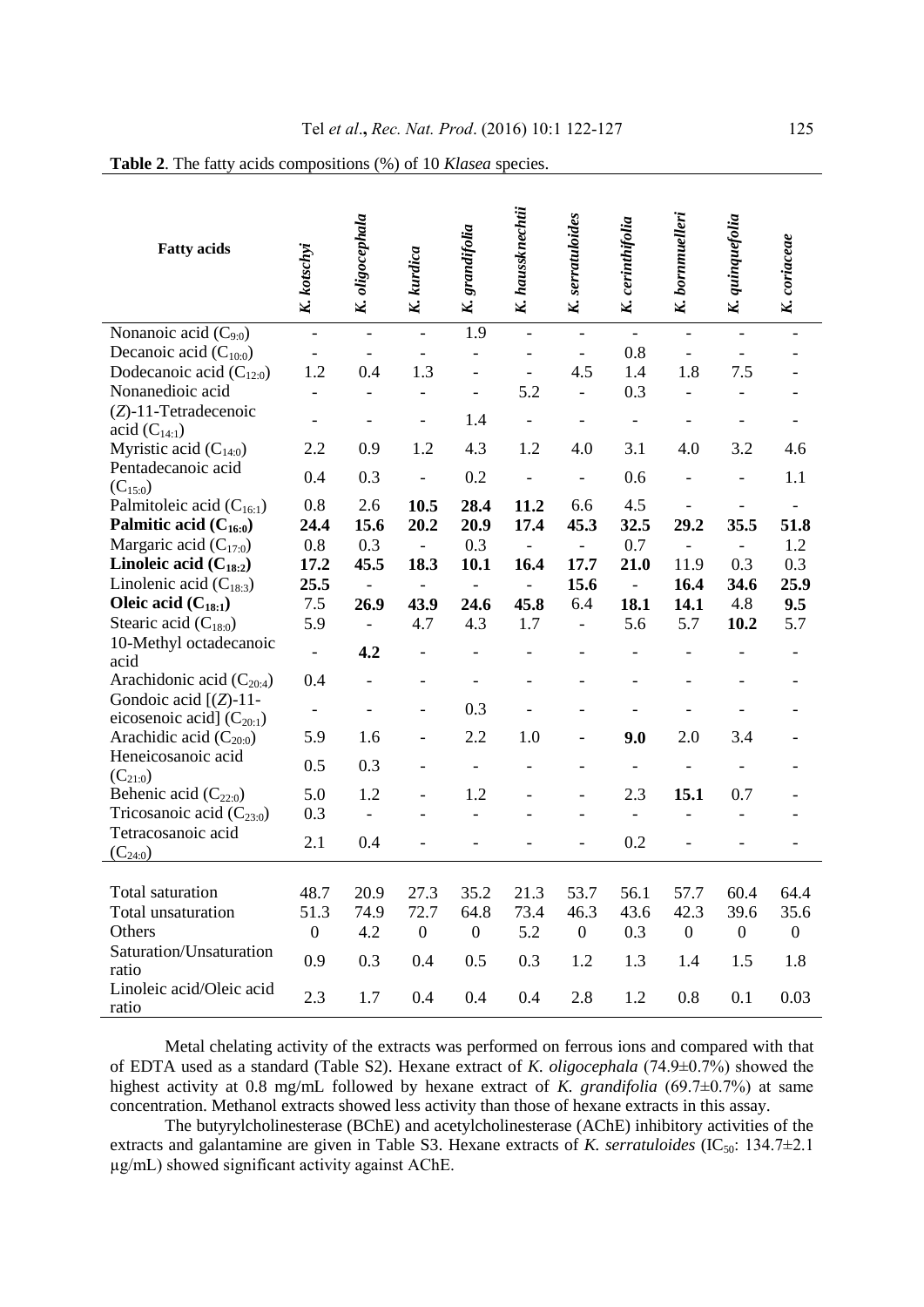Extracts of *Klasea* species were also investigated for tyrosinase inhibitory activity by L-DOPA [16] and compared with that of kojic acid (Table S3). Hexane extract of *K. coriaceae* showed the highest activity (48.2±4.1%). The methanol extracts of *K. coriaceae*, *K. bornmuelleri*, *K. serratuloides*, *K. kurdica* and *K. quinquefolia* reflected moderate inhibitory activity on tyrosinase enzyme.

22 compounds were detected  $-\text{where } 20$  were fatty acids  $-\text{using GC-FID}$  and GC-MSD from all studied *Klasea* species (Table 2). Major fatty acids were palmitic acid (15.6-51.8%), oleic acid (4.8-45.8%) and linoleic acid (10.1-45.5%). Total unsaturated fatty acid percentages were in the range of 35.6–74.9%. Stearic (1.7-10.2%) and palmitoleic (0.8-28.4%) acids were also observed in hexane extracts. Interestingly, arachidic ( $C_{20:0}$ ), dodecanoic ( $C_{12:0}$ ) and behenic ( $C_{22:0}$ ) acids that are unusual in plant kingdom were also detected. The concentration of dodecanoic acid  $(C_{12:0})$  for *K*. *quinquefolia*, and behenic acid for *K. bornmuelleri* were high. Similarly the arachidonic acid concentration of *K. cerinthifolia* was also higher, even more than 5% of the crude oil extract. Fatty acids i.e.  $C_{9:0}$ ,  $C_{10:0}$ ,  $C_{14:0}$ ,  $C_{15:0}$ ,  $C_{17:0}$ ,  $C_{21:0}$ ,  $C_{23:0}$  and  $C_{24:0}$  were also detected in low quantities (less than 5.0% in concentration) [14]. Linoleic, linolenic, oleic, palmitic and palmitoleic acid were found as the main fatty acids in the most of *Klasea* species (Table 2). Five species of *Klasea* were found with higher concentrations of unsaturated fatty acids; more than 51 % of the total fatty acids. During the analysis, total saturated fatty acid composition was found between 20.9 and 64.4%, while unsaturated fatty acid composition was as 35.6–74.9%.

Few studies considered linolenic:linoleic acid ratio as an important chemo-taxonomic criterion among species of the same genus [17]. However, linolenic acid was undetected in 5 species out of 10. Therefore, linoleic:oleic acid ratio is considered important criterion from chemo-taxonomic point of view (Table 2).

Long story short, 10 species of *Klasea* were found as new natural sources of fatty acids. These species are also found as good sources of antioxidants. The oleic acid rich extracts demonstrate good cholinesterase inhibitory activity [18]; however, the origin of the activity is not be only related with the presence of this compound. Further phytochemical studies are needed to reach the molecular level to understand the origin of these activities. Particularly, major constituents should be tested for their antioxidant, anticholinesterase and tyrosinase inhibitory activities.

#### **Acknowledgments**

Authors are thankful to TUBITAK for financial support (Ph.D. Graduate Scholarships for Turkish Citizens, Graduate Scholarship Programme for International Students TUBITAK-BIDEB-2215), and Muğla Sıtkı Koçman University for technical and instrumental support.

## **Supporting Information**

Supporting Information accompanies this paper on<http://www.acgpubs.org/RNP>

#### **References**

- [1] L. Martins (2006). Systematics and biogeography of *Klasea* (Asteraceae-Cardueae) and a synopsis of the genus, *Bot. J. Linnean Soc.* **152**, 435–465.
- [2] P.H. Davis, K. Tan and R.R. Mill, (Eds.) (1988). Flora of Turkey and the East Aegean Islands. Vol. **10**, Edinburgh University Press, Edinburgh.
- [3] M. Bathori, I. Zupko, A. Hunyadia, E. Ga´csne´-Baitzc, Z. Dinya and P. Forgo (2004). Monitoring the antioxidant activity of extracts originated from various *Serratula* species and isolation of flavonoids from *Serratula coronate*, *Fitoterapia* **75**, 162–167.
- [4] L. Dinan (2001). Phytoecdysteroids: biological aspects, *Phytochemistry* **57**, 325-329.
- [5] J.Q. Dai, Y.P. Shi, L. Yang and Y. Li (2002). Two New Components from *Serratula strangulata* Iljin, *Chinese Chem. Lett.* **13**, 143–146.